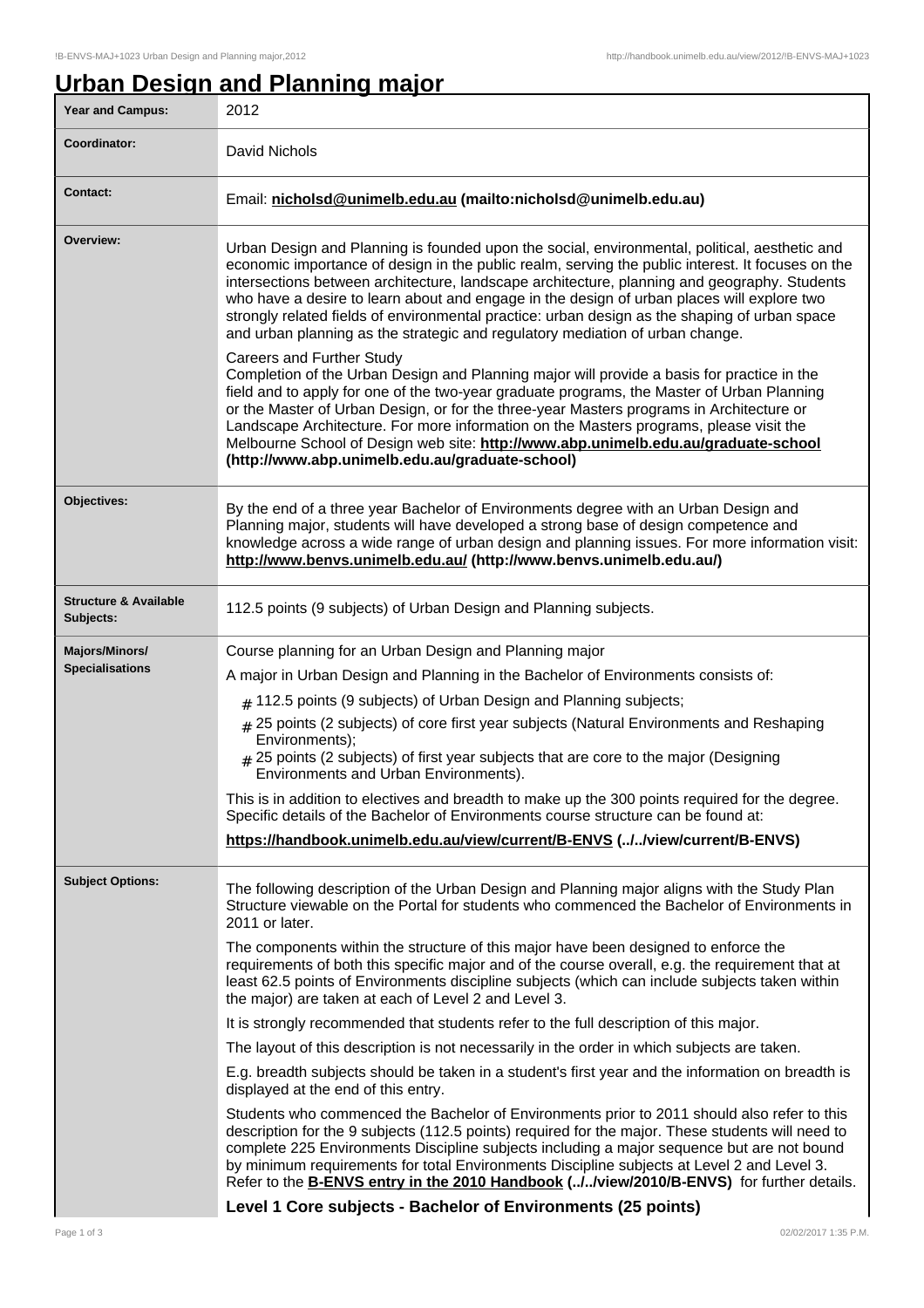## Core subjects that must be taken by all Bachelor of Environments students. Both of

| <b>Subject</b>                          | <b>Study Period Commencement:</b> | <b>Credit</b><br>Points: |
|-----------------------------------------|-----------------------------------|--------------------------|
| <b>ENVS10001 Natural Environments</b>   | Semester 1, Semester 2            | 12.50                    |
| <b>ENVS10002 Reshaping Environments</b> | Semester 1, Semester 2            | 12.50                    |

## **Level 1 Environments Electives (50 points)**

Select four of the following subjects.

N.B.

- # ENVS10004 Designing Environments and ENVS10007 Urban Environments must be taken by students intending to undertake the Urban Planning and Design major.
- # ENVS10005 Governing Environments is recommended.

| <b>Subject</b>                                                  | <b>Study Period Commencement:</b> | <b>Credit</b><br>Points: |  |  |  |
|-----------------------------------------------------------------|-----------------------------------|--------------------------|--|--|--|
| <b>ENVS10003 Constructing Environments</b>                      | Semester 1, Semester 2            | 12.50                    |  |  |  |
| <b>ENVS10004 Designing Environments</b>                         | Semester 1, Semester 2            | 12.50                    |  |  |  |
| <b>ENVS10005 Governing Environments</b>                         | Semester 2                        | 12.50                    |  |  |  |
| <b>ENVS10006 Mapping Environments</b>                           | Semester 1                        | 12.50                    |  |  |  |
| <b>ENVS10007 Urban Environments</b>                             | Semester 1, Semester 2            | 12.50                    |  |  |  |
| <b>ENVS10008 Virtual Environments</b>                           | Semester 1, Semester 2            | 12.50                    |  |  |  |
| Urban Planning and Design major - core subjects (87.5 points)   |                                   |                          |  |  |  |
| <b>Subject</b>                                                  | <b>Study Period Commencement:</b> | <b>Credit</b><br>Points: |  |  |  |
| ABPL20028 Architecture Design Studio: Water                     | Semester 2                        | 12.50                    |  |  |  |
| ABPL20034 Urban History                                         | Semester 1                        | 12.50                    |  |  |  |
| ABPL20035 Cities: From Local to Global                          | Semester 1                        | 12.50                    |  |  |  |
| ABPL20037 Urban Design Studies                                  | Semester 1                        | 12.50                    |  |  |  |
| ABPL30042 Landscape Studio 3: Urban Open Space                  | Semester 1                        | 12.50                    |  |  |  |
| ABPL30051 Morphological Mapping                                 | Semester 2                        | 12.50                    |  |  |  |
| ABPL30052 Urban Precinct Studio                                 | Semester 2                        | 12.50                    |  |  |  |
| Urban Planning and Design major - elective subjects (25 points) |                                   |                          |  |  |  |
| Select two of                                                   |                                   |                          |  |  |  |

| <b>Subject</b>                         | <b>Study Period Commencement:</b> | <b>Credit</b><br>Points: |
|----------------------------------------|-----------------------------------|--------------------------|
| ABPL20031 Property Market Analysis     | Semester 1                        | 12.50                    |
| ABPL20045 City Futures                 | Semester 2                        | 12.50                    |
| ABPL20047 Site Tectonics               | Semester 2                        | 12.50                    |
| GEOG20008 Inside the City of Diversity | Semester 2                        | 12.50                    |
| EVSC30006 Ecology of Urban Landscapes  | Semester 1                        | 12.50                    |